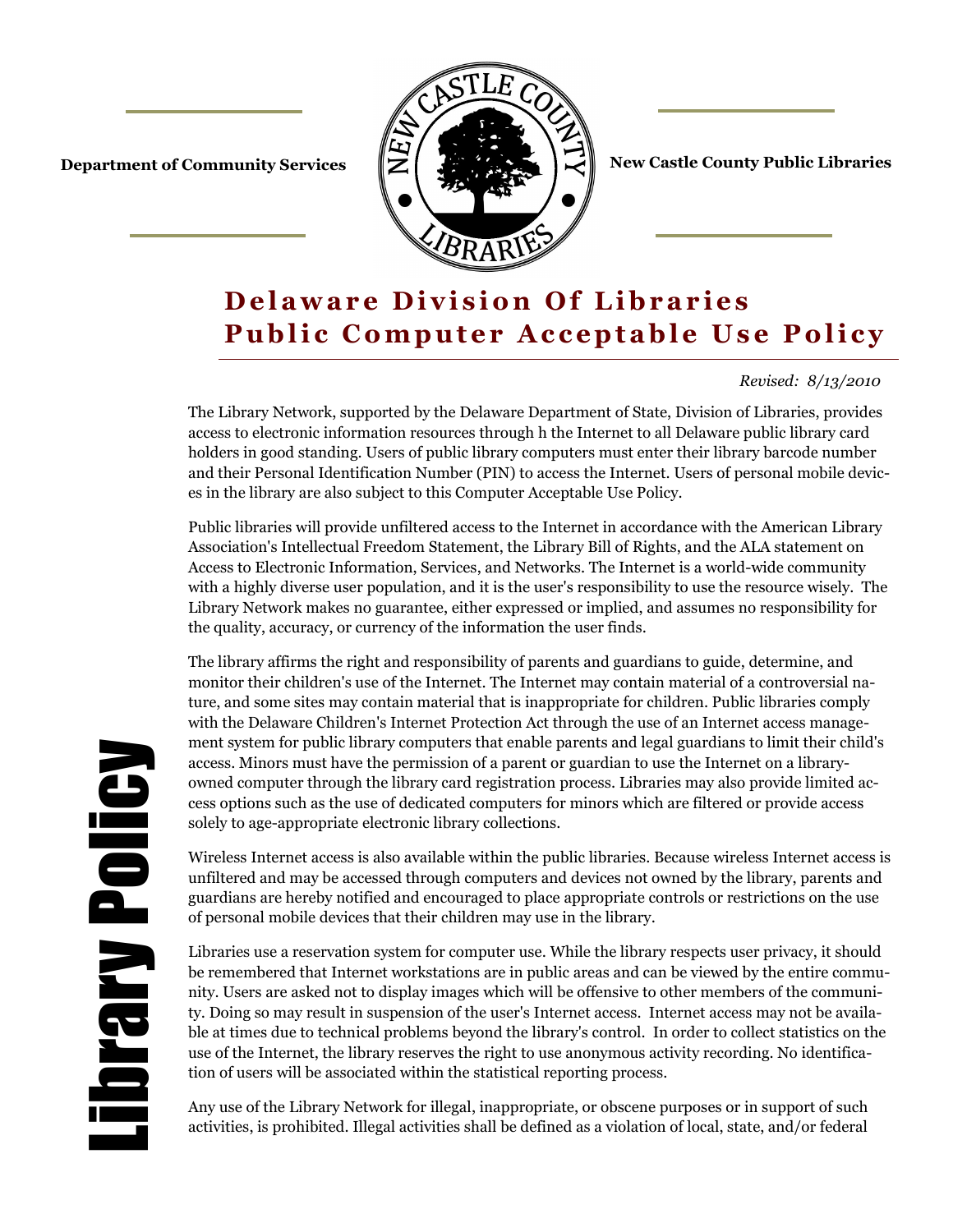### **Department of Community Services**  $\mathbb{R}$  **1**  $\mathbb{R}$  **New Castle County Public Libraries**



laws. Inappropriate use shall be defined as a violation of the intended use of the Library Network. Obscene activities shall be defined as a violation of generally accepted community standards.

Other restrictions may be imposed as deemed necessary by the Delaware Library Network administration.

In no event shall the public library or the Delaware Division of Libraries be liable for special, indirect, incidental, economic, consequential or punitive damages, including but not limited to lost revenue, lost profits, replacement goods, loss of technology rights or services, loss of data, or interruption or loss of use of software or any portion thereof regardless of the legal theory under which such damages are sought, even if the user has been advised of the likelihood of such damages.

## **User Responsibilities**

Users of electronic information resources such as the Interne t are expected to use these resources in a responsible manner, consistent with the educational and informational purposes for which they are provided and follow these rules and regulations.

Users of public computers are expected to use these resource s in a responsible manner, with respect for the rights of others, and with appropriate care in the use of the equipment. In order to protect computer workstations from viruses, patrons may not use their own software on workstations. Computer and Internet settings may not be changed.

A user may not allow other persons to access the Library Network by using his/her personal library barcode. A user is responsible for all activities conducted on the Library Network during sessions authorized by his/her personal library barcode.

Users must respect all copyright, licensing agreements and other contracts.

Users shall be liable in accordance with the terms of this Computer Acceptable Use Policy and applicable laws for all intentional damages to the public library equipment or network, caused by the user's failure to ensure compliance with this Policy.

## **Unacceptable Use**

Unacceptable use includes, but is not limited to the following:

- Harassment, libel, or slander.
- Destruction of equipment, software or data belonging to the library.
- Illegal copying of copyright protected material.
- Violations of computer security.
- Violations of maintenance agreements with service providers.
- Obscene or unacceptable use of the Library Network.
- Unauthorized access, use, destruction, alteration, dismantling or disfiguration of any data, information technologies, properties, or facilities.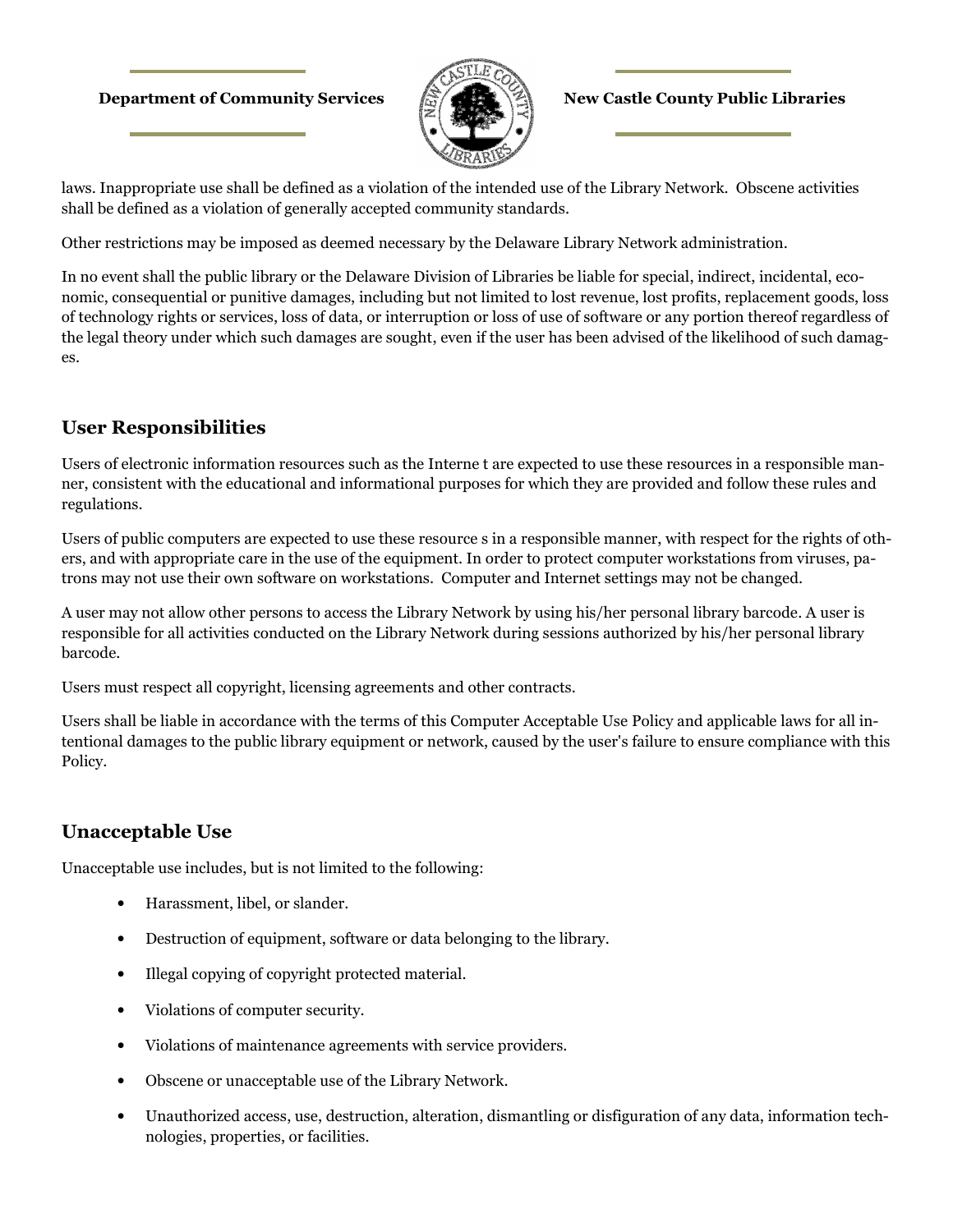### **Department of Community Services**  $\left(\frac{1}{k_0}\right)^{1/2}$  **New Castle County Public Libraries**



The Delaware Library Network administration reserves the right to monitor and/or record activities as needed to maintain the security and usability of the Library Network Internet service and the systems to which it is connected. Persons violating, or suspected of violating this policy will be subject to the monitoring and/or recording of their sessions. All monitored or recorded activities and sessions are considered confidential to the user, and the Library Network Administration, except as evidence in a legal proceeding.

Any violation of this policy will result in disciplinary actions which may include suspension or removal of the Library Network Internet privileges and/or legal action.

*Updated 04/19/2007 Updated 08/13/2010; reviewed by Drue ChiChi, Deputy Attorney General*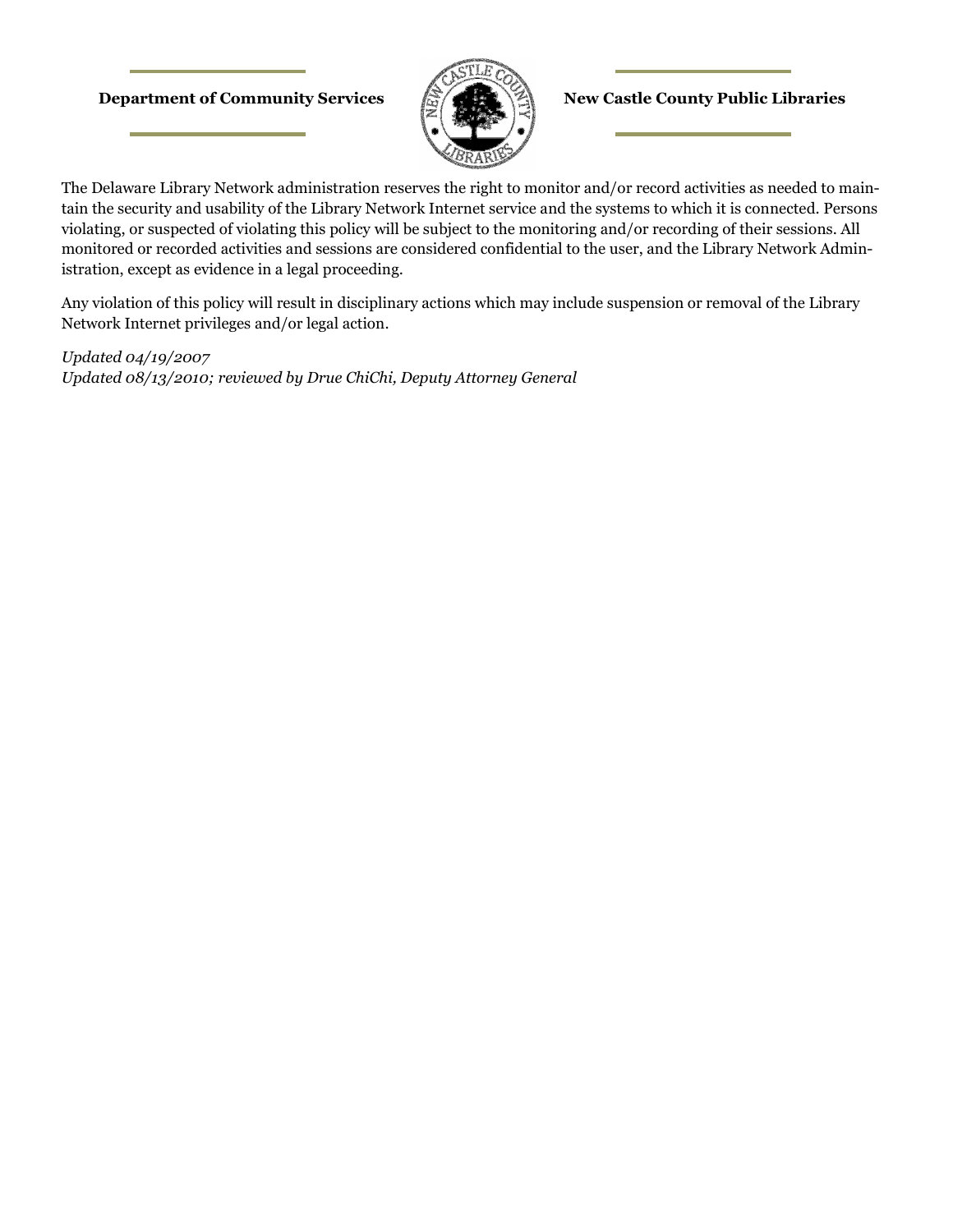

**Department of Community Services**  $\|\mathbf{Z}\|$  $\|\mathbf{Z}\|$  $\|\mathbf{Z}\|$  **New Castle County Public Libraries** 

# Appendix A **New Castle County Libraries - Internet Use Policy**

### *Revised: 07/01/2017*

- 1. Computer use is a privilege, not a right, which may be revoked or suspended at any time for inappropriate conduct, misuse of equipment, or violation of the terms set out in this policy.
- 2. Users must have basic computer skills and are expected to work independently. Library staff members provide only limited assistance for basic start-up procedures.
- 3. Computer users must possess a valid Delaware Library Card to use the Library's computers. It is a violation of this policy to access a computer using any card other than your own. Conversely, users may not allow others to use their cards. Patrons who violate these rules may have their Internet privileges revoked or suspended.
- 4. Out-of-state library users may register at the Reference Desk for a guest pass to use the computers – up to 5 times in a calendar year. Guest passes will only be issued to out-of-state users ages 18 and older or to out-of-state minor children with their parent or guardian present; photo ID must be shown to receive a guest pass.
- 5. Library computer use is limited to a maximum of 3 hours per day of total use per library patron. Sessions times are one hour per session. Users will be automatically logged out after each one-hour session. The third hour of use is only available if there are computers without reservations scheduled; it is available in fifteen-minute increments. Computers automatically shut down 15 minutes before the Library closes.
- 6. **Effective July 1, 2017:** users pay \$0.15 for each black-and-white print and \$0.50 for each color print. The Library is not responsible for copies made in error, including any blank pages. Users may not use scrap paper, turn over paper to print on the back side, or use any paper not provided by the Library.
- 7. Users are permitted to download to or upload from a portable USB device owned by the user. Downloading to the Library computer's hard drive is permitted, but items so saved will be deleted automatically at the end of the user's session. Users may not load personal software onto the Library's computers. By using the provided computers, users indemnify New Castle County, the State of Delaware, and the Library from liability for lost data; computer use is at your own risk. Due to technical and security concerns, the Library does not guarantee that the public computers will work with all Web sites and applications.



Library Policy